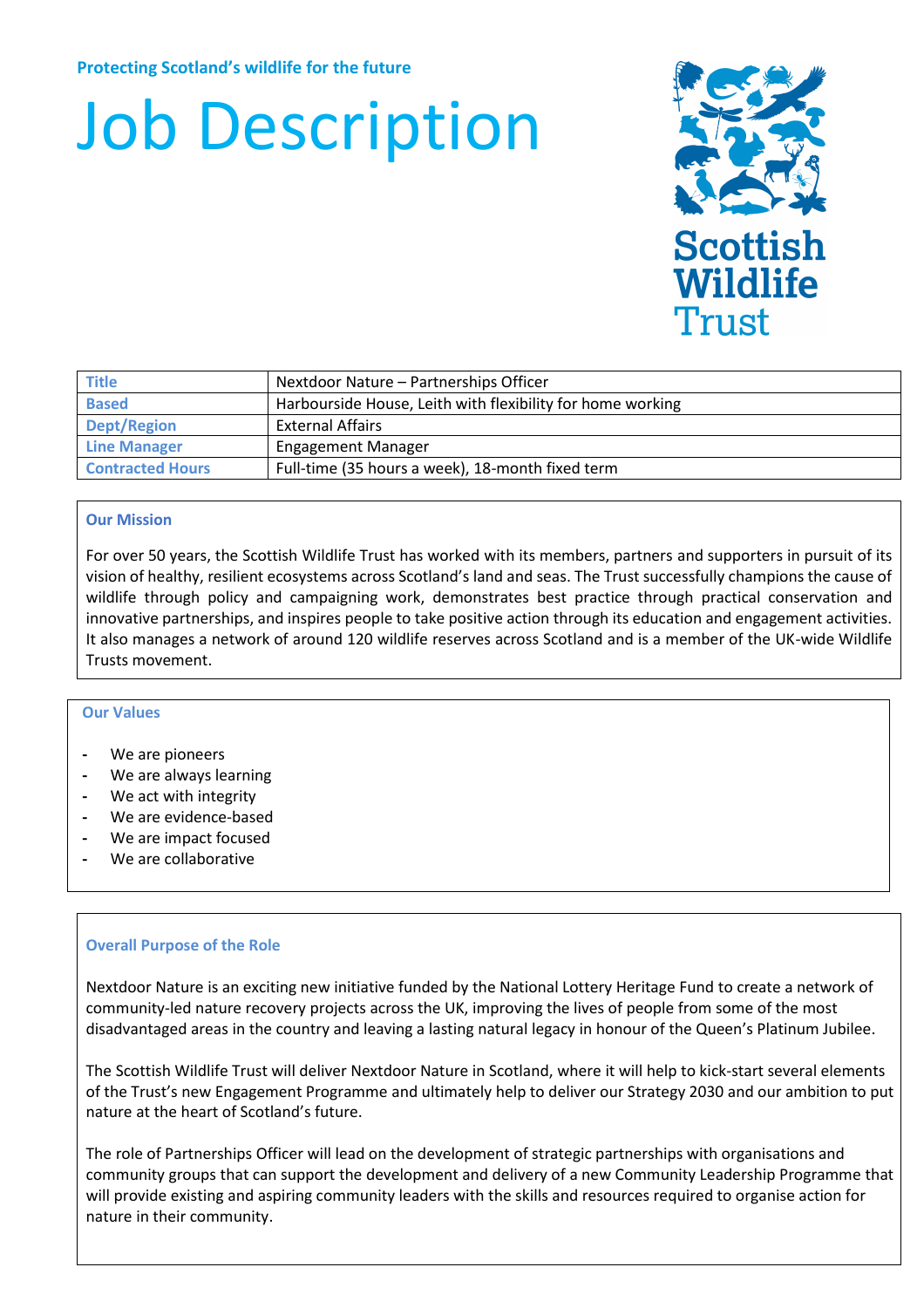# **Key Success Areas**

- Successfully secure and manage 8-10 partnerships with organisations that have existing links into a diversity of communities in Scotland
- Successful delivery of the Community Leadership Programme to a first cohort of community leaders.

# **Main Objectives**

- To establish and support strategic partnerships with organisations and community groups that have existing links into diverse and/or disadvantaged communities in Scotland.
- To support the Engagement Manager in working with partners to develop content for a new Community Leadership Programme that will provide existing and aspiring community leaders with the skills and resources required to organise action for nature in their community.
- To act as the primary liaison with partners and prospective partners, responding to enquiries and ensuring that partners are kept up-to-date with relevant developments.
- To work closely with the Nextdoor Nature Communications & Engagement Officer and the Nextdoor Nature Community Engagement Officer in securing speakers from partner organisations for a series of webinars and in-person outreach events.
- To work with partners to identify and establish a first cohort of community leaders from disadvantaged areas that will act as a pilot audience for the Community Leadership Programme.
- To work with Scottish Wildlife Trust volunteer groups to identify opportunities for groups to engage with disadvantaged communities in their regions.
- Undertake other tasks as appropriate that support the delivery of the Nextdoor Nature project.

# **Key Internal & External Contacts**

Internal:

- Engagement Manager
- Head of Communications & Engagement
- Nextdoor Nature Community Engagement Officer
- Nextdoor Nature Communications & Engagement Officer
- Nextdoor Nature Digital Engagement Officer
- Director of External Affairs

# External:

- Existing and potential partner organisations
- Volunteer group leaders
- Local community group leaders

# **Qualifications, Experience (essential/desirable)**

Essential Qualifications:

• A minimum of three years' experience in a relevant post

# Essential Experience:

- Demonstratable experience in building strategic relationships with other organisations/groups
- Experience of proactively managing relationships with other organisations
- Excellent communication, organisational and interpersonal skills, with a strong eye for detail
- Experience of securing speakers from other organisations for events
- Experience of managing a busy workload
- Experience of working in the charitable sector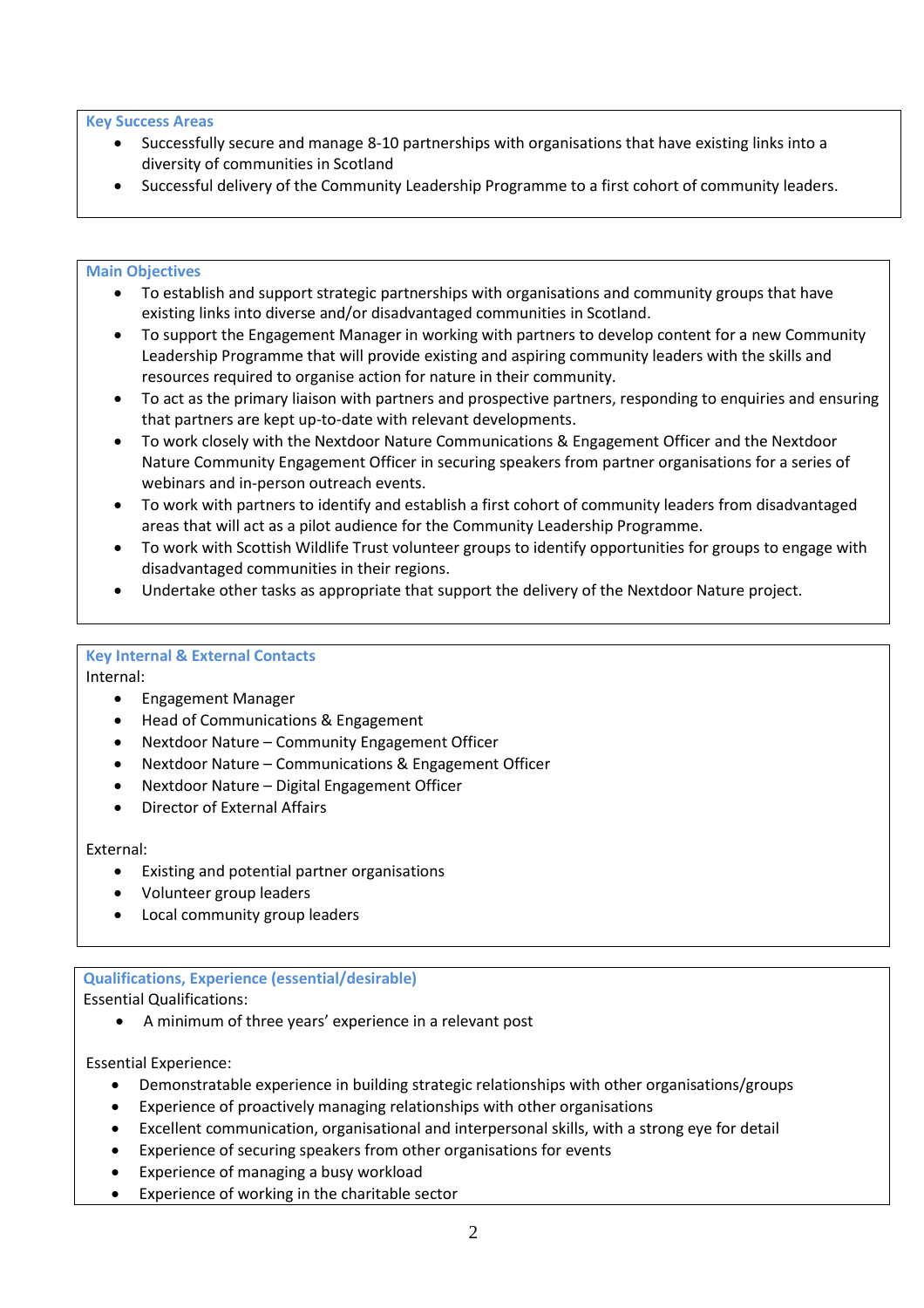Desirable Experience:

- Experience of engaging with disadvantaged and/or minority audiences
- Experience of developing a skills-building programme
- Experience of engaging communities with nature

| <b>Key competencies</b>                                       | <b>Essential</b>                                                                                                                                                                                                               | <b>Desirable</b> |  |
|---------------------------------------------------------------|--------------------------------------------------------------------------------------------------------------------------------------------------------------------------------------------------------------------------------|------------------|--|
|                                                               |                                                                                                                                                                                                                                |                  |  |
| Role-specific competencies                                    | Excellent at building and<br>$\bullet$<br>cultivating relationships.                                                                                                                                                           |                  |  |
| Technology (IT)                                               | Good knowledge of Microsoft<br>$\bullet$<br>Office applications (Word,<br>Excel, Powerpoint)<br>Familiarity with online<br>collaboration applications<br>(Outlook, Teams, Sharepoint,<br>Zoom)                                 |                  |  |
| Organisation and planning                                     | Ability to prioritise a busy<br>$\bullet$<br>workload<br>Self-motivated<br>$\bullet$                                                                                                                                           |                  |  |
| Communication<br>(writing/spoken)                             | Excellent verbal and written<br>$\bullet$<br>communication skills<br>Ability to communicate<br>professionally and credibly at all<br>levels to build lasting<br>relationships<br>Attention to detail and a focus<br>on quality |                  |  |
| Regulations and compliance                                    | Good understanding of privacy<br>$\bullet$<br>and data protection compliance<br>e.g. GDPR                                                                                                                                      |                  |  |
| <b>Teamwork</b>                                               | A good team player who can<br>$\bullet$<br>bring new ideas and approaches                                                                                                                                                      |                  |  |
| Commitment to<br>organisational culture,<br>values and vision | Passionate about community<br>$\bullet$<br>engagement<br>Empathy with the aims of the<br>Scottish Wildlife Trust<br>Empathy for equality, diversity<br>$\bullet$<br>and inclusion in all aspects of<br>engagement              |                  |  |

| <b>Additional Requirements</b>  | <b>Essential</b> | <b>Desirable</b> | <b>Not applicable</b> |
|---------------------------------|------------------|------------------|-----------------------|
| Right to work in the UK         | x                |                  |                       |
| <b>Full Driving Licence</b>     |                  | х                |                       |
| <b>Protection of Vulnerable</b> |                  | x                |                       |
| Groups membership               |                  |                  |                       |
| <b>First Aid Certificate</b>    |                  | x                |                       |